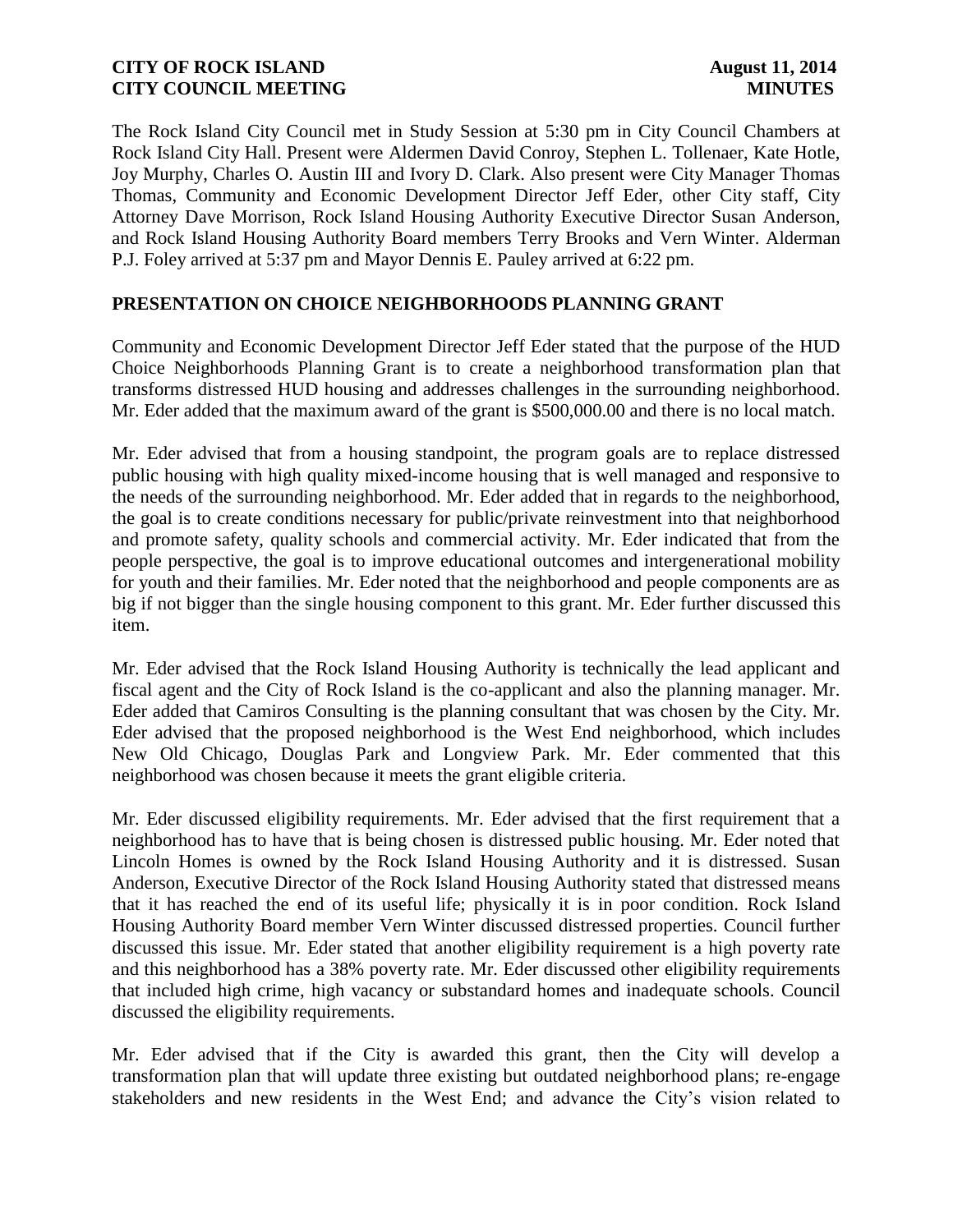housing, education, transportation, economy and health/wellness in the West End. Alderman Murphy discussed neighborhood plans as it related to not having one for the East End. Alderman Tollenaer and Rock Island Housing Authority Board member Terry Brooks discussed other neighborhoods as it related to eligibility requirements and distressed areas. Council further discussed this issue.

Mr. Eder discussed Camiros planning activities. Mr. Eder advised that Camiros mission will be a public outreach mission to get people involved. Various planning activities discussed included; project management & team building, meetings with Lincoln Homes and West End residents, visioning workshop, strategy development and the transformation plan. Mr. Eder advised that communities that are awarded a transformation plan are eligible then to receive implementation grants. Mr. Eder pointed out that the grants that are being looked at are averaging between \$10 and \$30 million dollars. Mr. Eder added that this would be for all things that communities need.

Council discussed the proposed grant and the processes involved. Council also discussed the timing component of the grant as it related to staff not giving consideration to Council for a study session to discuss the grant prior to today's session. Mr. Eder and Ms. Anderson discussed the timing component as it related to the deadline for the grant being submitted.

Alderman Austin and City Attorney Morrison discussed the July  $28<sup>th</sup>$  documents that were not approved as it related to the current amended documents (memorandum of understanding and resolution) that are on the Agenda for Council consideration this evening. City Attorney Morrison advised that Roberts Rules of Order applies and it does allow for renewal of a motion that was previously voted down at a prior meeting. City Attorney Morrison explained the differences in the documents. City Attorney Morrison further discussed this item.

Alderman Conroy and Alderman Foley discussed having an impact agreement as it related to future grants. Alderman Murphy and Alderman Hotle discussed poor communication and partnerships as it related to the Rock Island Housing Authority on past issues, this current issue as well as having better communication on future issues. Council further discussed this presentation.

#### **ADJOURNMENT**

A motion made by Alderman Foley and seconded by Alderman Hotle to adjourn the meeting carried by the following Aye and No vote. Those voting Aye being; Alderman Conroy, Alderman Foley, Alderman Tollenaer, Alderman Hotle, Alderman Murphy, Alderman Austin and Alderman Clark; those voting No, none. The meeting was adjourned at 6:32 pm.

Aleisha L. Patchin, City Clerk

 $\frac{1}{2}$  ,  $\frac{1}{2}$  ,  $\frac{1}{2}$  ,  $\frac{1}{2}$  ,  $\frac{1}{2}$  ,  $\frac{1}{2}$  ,  $\frac{1}{2}$  ,  $\frac{1}{2}$  ,  $\frac{1}{2}$  ,  $\frac{1}{2}$  ,  $\frac{1}{2}$  ,  $\frac{1}{2}$  ,  $\frac{1}{2}$  ,  $\frac{1}{2}$  ,  $\frac{1}{2}$  ,  $\frac{1}{2}$  ,  $\frac{1}{2}$  ,  $\frac{1}{2}$  ,  $\frac{1$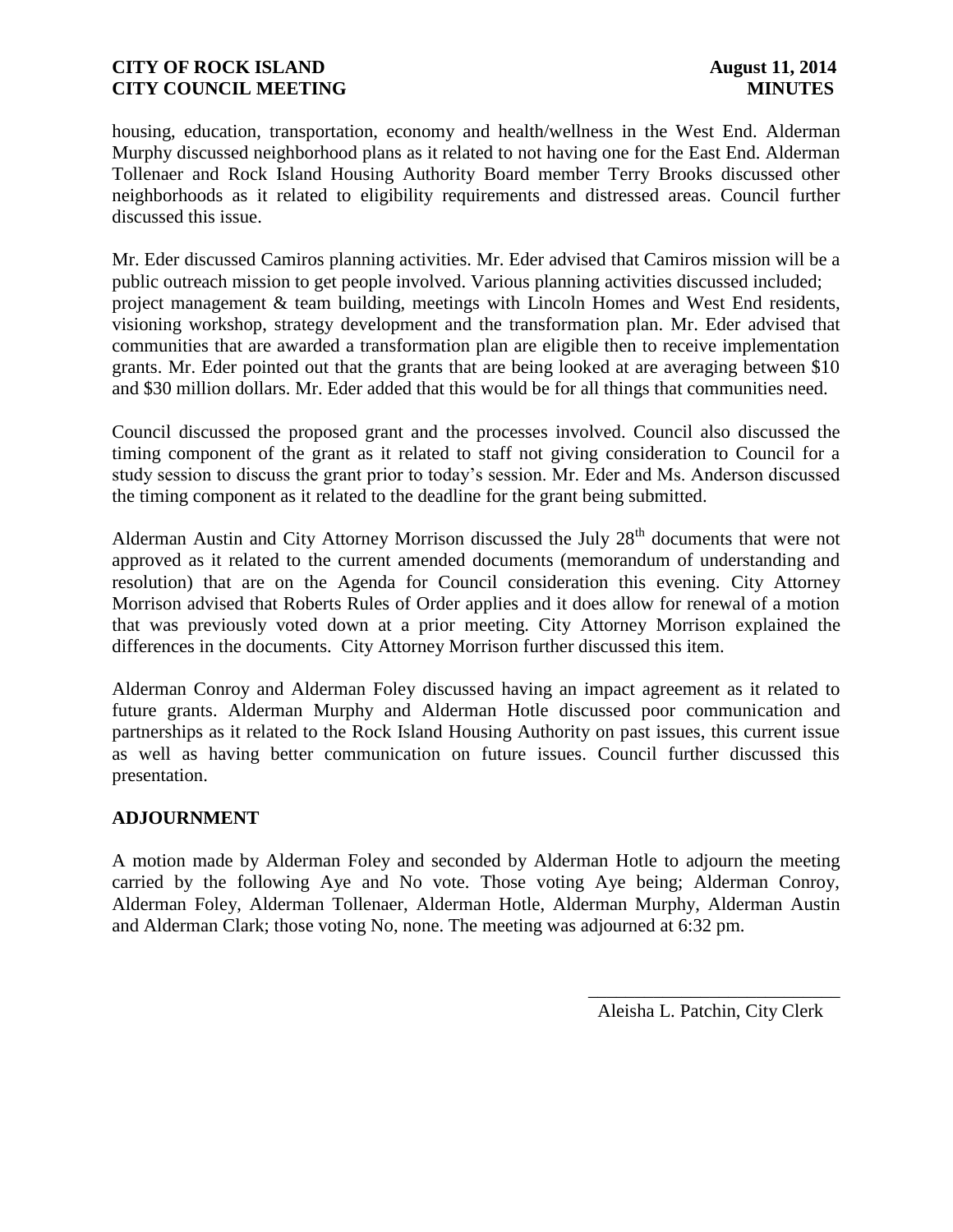Rock Island City Council met in regular session at 6:45 pm in Council Chambers of Rock Island City Hall. Present were Mayor Dennis E. Pauley presiding, and Aldermen David Conroy, P.J. Foley, Stephen L. Tollenaer, Kate Hotle, Joy Murphy, Charles O. Austin III and Ivory D. Clark. Also present were City Manager Thomas Thomas and City Attorney Dave Morrison.

#### Introductory Proceedings

Mayor Pauley called the meeting to order and led in the Pledge of Allegiance. Alderman Murphy gave the Invocation.

#### Agenda Item #5 **Minutes of the meeting of July 28, 2014.**

A motion was made by Alderman Hotle and seconded by Alderman Foley to approve the Minutes of the meeting of July 28, 2014 as printed. The motion carried by the following Aye and No vote; those voting Aye being; Alderman Conroy, Alderman Foley, Alderman Tollenaer, Alderman Hotle, Alderman Murphy, Alderman Austin and Alderman Clark; those voting No, none.

### Agenda Item #6 **Update Rock Island by Mayor Pauley.**

Mayor Pauley stated that applications are being taken for the 2014/15 archery deer hunting season, as defined by the Illinois Department of Natural Resources. Applications may be obtained from the front desk of the Police Department, Rock Island Parks & Recreation Office or at www.rigov.org under City Clicks. The Mayor added that all completed applications are due by 5:00 pm on August 22, 2014 to be considered for a permit. The City will hold an information meeting beginning at 5:30 pm on Wednesday, August  $13<sup>th</sup>$  in the City Council Chambers,  $3<sup>rd</sup>$ floor of City Hall. Mayor Pauley stated that City staff will be present to answer questions from residents and permit applicants. All approved hunters will be required to attend a mandatory meeting scheduled for a later date.

Mayor Pauley advised that next Monday, August 18, 2014, is the deadline to submit an entry in the upcoming Rock Island Labor Day Parade. The  $30<sup>th</sup>$  annual event is scheduled for Monday, September 1, 2014. This year's parade theme is "30 Years of Community Pride." Information on this year's parade and an entry form are available from the City's website at www.rigov.org under City Clicks. Interested parties can also call (309) 732-2923 for more information.

Mayor Pauley stated that the City of Rock Island is accepting applications from local non-profit agencies for the Gaming Grant Program. Gaming Grant funds are intended to enhance public service activities that benefit the Rock Island community. Mayor Pauley added that not-for-profit public service agencies that serve Rock Island citizens are eligible to apply. Applications are available online at www.rigov.org/gaminggrant. Mayor Pauley advised that agencies interested in applying should submit a completed application to the City of Rock Island Community and Economic Development Department by 3:00 pm Monday, September 15, 2014. Please note that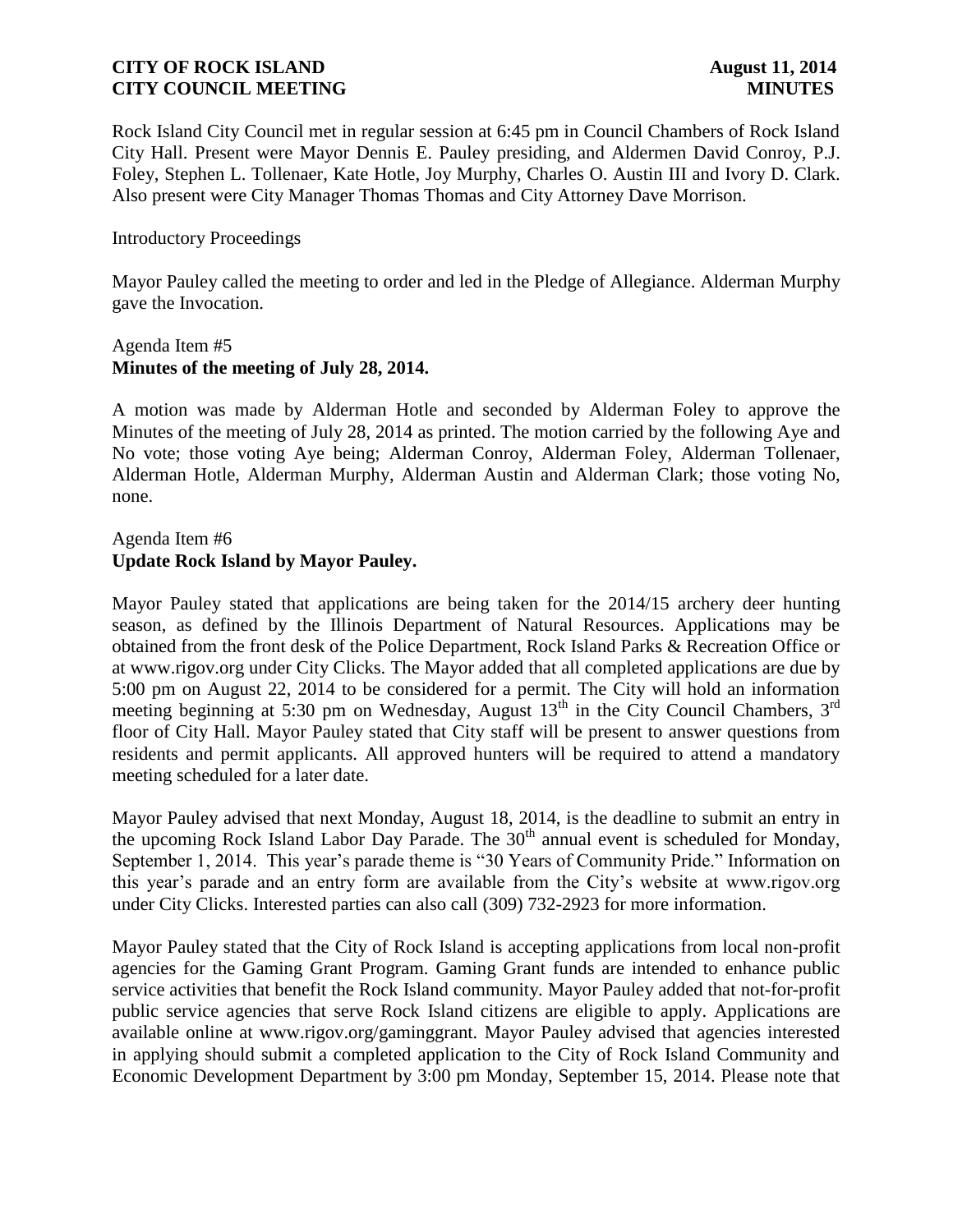late applications will not be accepted. The City has budgeted \$50,000 for the 2015 Gaming Grant allocation (January 1, 2015-December 31, 2015).

Mayor Pauley advised that Skeleton Key Art and Antiques has launched a new farmers' market. The farmers' market is held on Sundays at Skeleton Key Art and Antiques, 520 18<sup>th</sup> Street, from noon to 3:00 pm. The Mayor added that the farmers' market hosts vendors, who offer fresh, local produce and hand-crafted items. Mayor Pauley stated that Skeleton Key Art and Antiques will be open during the farmers' market. Additional information can be found on www.facebook.com/skeletonkeyfarmersmarket. Weather permitting, the market will continue through October.

#### Agenda Item #7

## **Announcement of the 2014 Citizen of the Year Winners.**

Alderman Kate Hotle, Co-Chairman of the Citizen of the Year Committee announced the honorees for the 2014 Citizen of the Year. Alderman Hotle stated that she had the fun job of being on the Citizen of the Year Committee this year with Alderman Murphy.

The winners of the eight (8) categories are as follows: Business – Mississippi Truck & Trailer; Professional – Dr. Christopher Whitt; Education – Charles Butler; Organization – Rock Island County Area Project; Individual – Louis Alongi; City Employee – Fred Bain; Youth – Alicia Freiburg; and Alan Egly won for Honorary Citizen.

Alderman Hotle advised that the overall 2014 Citizen of the Year will be named on Monday, August 25, 2014 at the Council meeting. It was noted that prior to the Council meeting, a reception will be held at 6:15 pm for the winning recipients. Alderman Hotle stated that all of the winners will ride in the Labor Day Parade on Monday, September 1, 2014.

#### Agenda Item #8

#### **Presentation of Tell on Your Neighbor Awards by the Beautification Commission.**

Beautification Commission member Bob Towler stepped forward and Mayor Pauley joined Mr. Towler at the podium to present the Tell on Your Neighbor Awards. Mr. Towler stated that this is the  $40<sup>th</sup>$  annual Tell on Your Neighbor contest. It was noted that the purpose of the contest is to recognize residents who show pride in their homes and neighborhoods by keeping neat and well maintained yards.

Mr. Towler then named the recipients of the Residential Beautification Award. The winners are as follows: Jerry Smith, Claretha Marshall, Gary & Helen Miner, Kent & Nancy Thomas, Deanna & Bryan Glossop, Bruce & Robin Downing, Timothy & Lynn Murphy, Joseph Diiulio, Charles Arnold, Kathleen & Edward Bills, Paul Wiener, Tom & Barb Appelquist, Tony Rosa-Gastaldo, Tom & Peggy Keller, Debra Wiedenhoeft, Durwin & Debra Elliot, Anthony Padavich, Pat McCormick, Bruce & Sherry Peterson, Phil & Averis Dortch, Annamaria & Richard W. Rowe, Jr., Bruce Jones, Patricia & Vern Race, Kenneth Watts, Anna & Bill Axup, Donald Palm, Richard & Gloria Thode, James Kerr Sr. and Donna McWilliams.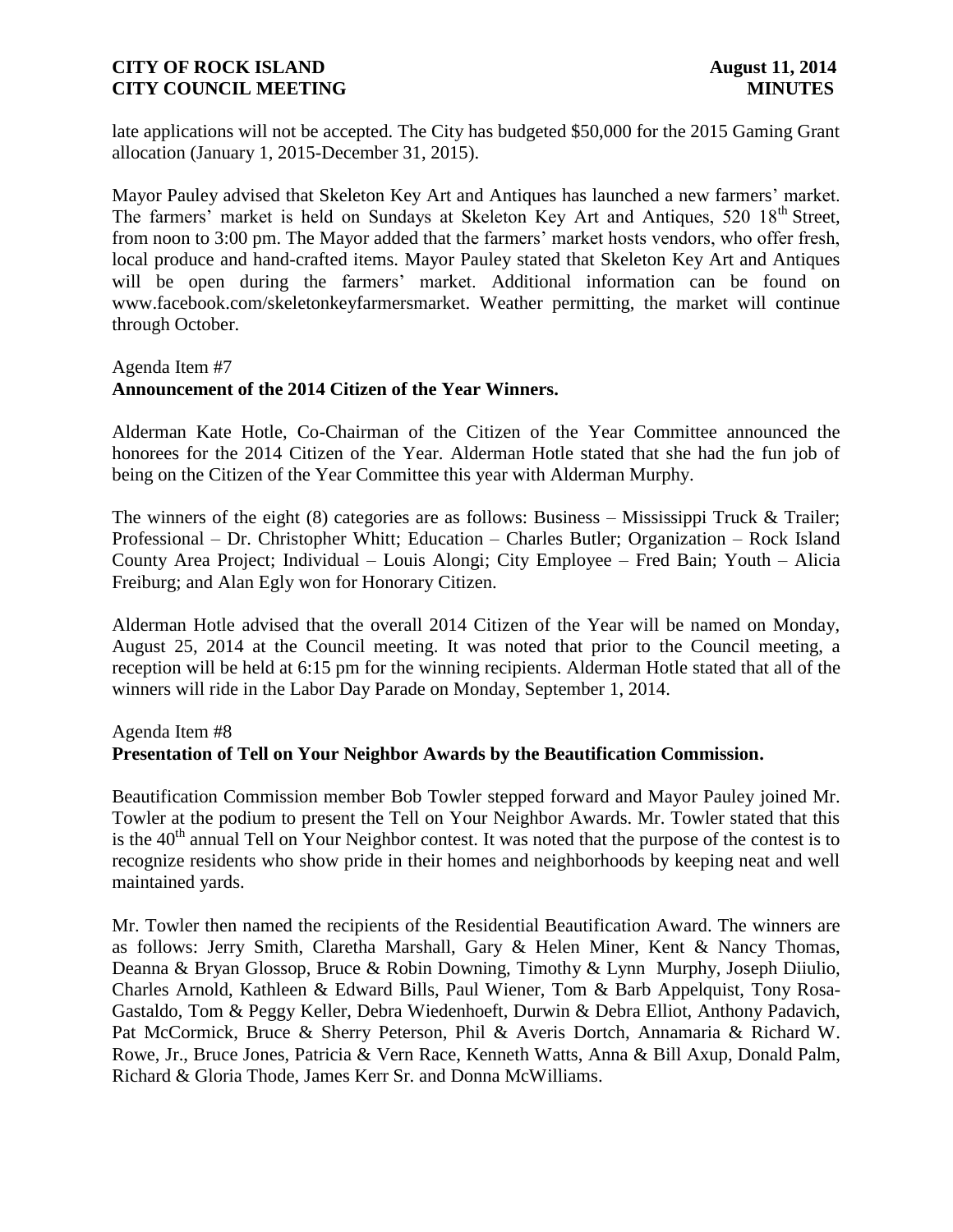### Agenda Item #9 **Presentation of the Financial Management Report for June 2014.**

Finance Director Cynthia Parchert discussed Gaming revenue. Ms. Parchert advised that this is three months out of the nine month budget. Ms. Parchert added that it would be expected that it would be 25% through the year, but now we are 33% through the year. Ms. Parchert advised that in regards to Gaming revenue, it was budgeted less for this nine month period. Ms. Parchert pointed out that it is coming in at 30% so it is still coming in lower than what was even expected. Ms. Parchert added that they will be watching it very closely.

#### Agenda Item #10

**Public Hearing on a request from Robert Wakeland, owner of R Longterminvestments Corp. doing business as Mama Compton's for a waiver of the signature requirement to secure a liquor license at 1725 2nd Avenue.**

Mayor Pauley closed the regular meeting and opened a Public Hearing at 7:03 pm on a request from Robert Wakeland, owner of R Longterminvestments Corp. doing business as Mama Compton's for a waiver of the signature requirement to secure a liquor license at 1725  $2<sup>nd</sup>$ Avenue.

Mr. Robert Wakeland and Ms. Psyndy Compton-Muse stepped forward. Mayor Pauley swore in Mr. Wakeland and Ms. Compton-Muse.

Mr. Wakeland stated that they are planning on serving beer and wine; it would not be a full bar. Mr. Wakeland added that Mama Compton's would like to serve microbrews accompanied with the food. Mr. Wakeland added that it would be a good combination.

Mayor Pauley advised that Mama Compton's is a longtime downtown business. The Mayor stated that they have changed owners and they did have a liquor license years ago. Mayor Pauley explained that once the former owner leaves and it goes for a year without a liquor license, they have to request signatures. Mayor Pauley advised that there are two buildings in which they couldn't find the owners, one is the Warehouse and the other is the building next to it. Mayor Pauley added that Mama Compton's is asking for the waiver of the signature requirement for these buildings.

Alderman Austin inquired as to whether there is any reason it shouldn't be approved.

Mayor Pauley stated that it is fine; they are an excellent facility; they serve soups, sandwiches and all kinds of good food.

Alderman Hotle stated that this is a great opportunity for their dinner business. Alderman Hotle supported this item.

Ms. Compton-Muse stated that this will continue to be a family friendly restaurant. Ms. Compton-Muse added that they just want to offer beer and wine for the adults that come in so that they can enjoy it with their dinner. Ms. Compton-Muse noted that they have no intention of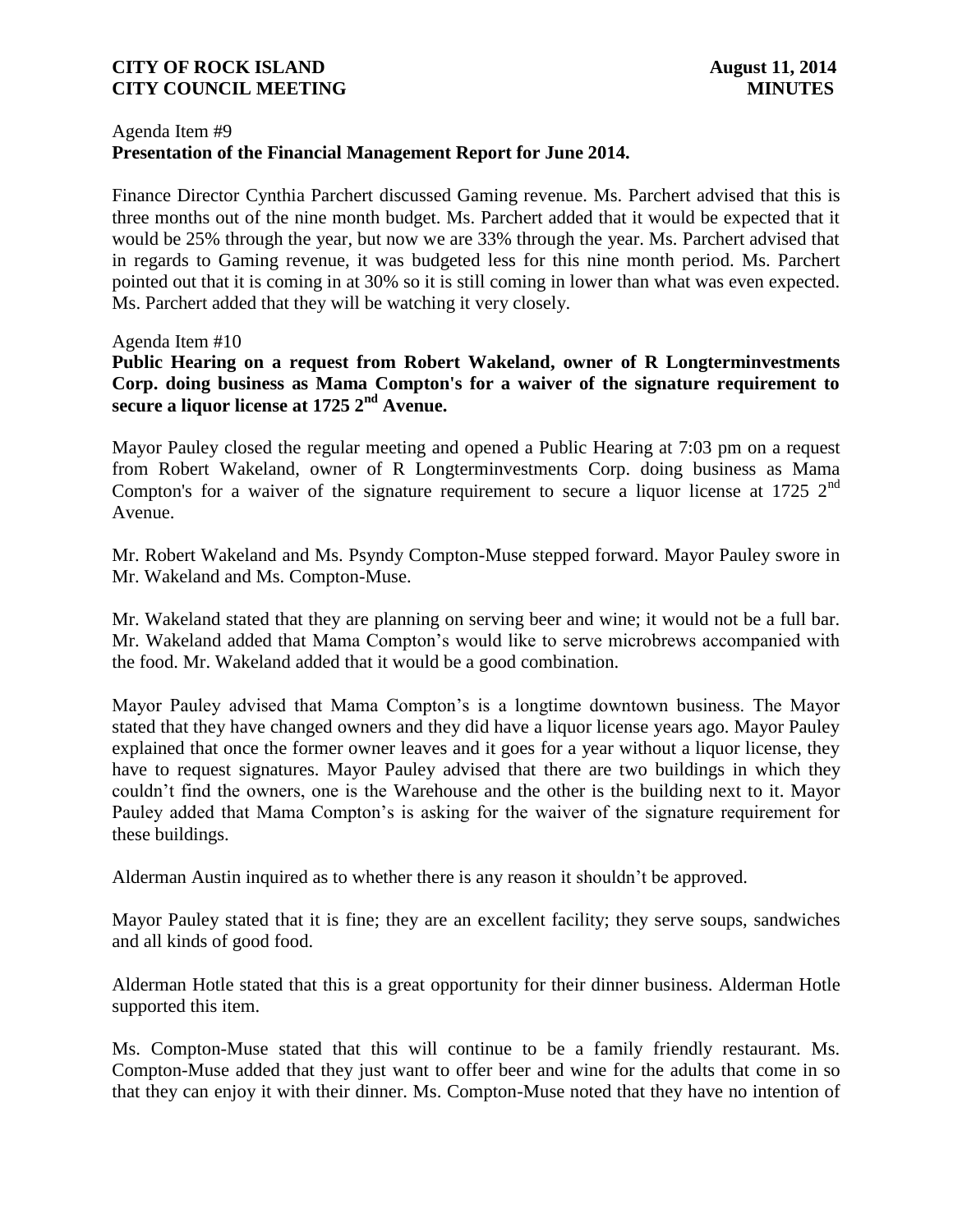ever being just a bar. Ms. Compton-Muse advised that they will also support local by using local brews from Bent River. Ms. Compton-Muse added that they will find a local winery to supply them so that they can continue to support other small businesses preferably in Rock Island.

Mayor Pauley inquired as to whether there was anyone that wished to speak in favor of the waiver of the signature requirement for a liquor license at  $1725$   $2<sup>nd</sup>$  Avenue. No one stepped forward.

Mayor Pauley then inquired as to whether there was anyone who wished to speak in opposition to the waiver of the signature requirement for a liquor license at 1725  $2<sup>nd</sup>$  Avenue. No one stepped forward.

With no persons present to speak in favor of or in opposition to the waiver of the signature requirement for a liquor license at 1725 2<sup>nd</sup> Avenue, Mayor Pauley closed the Public Hearing and reconvened the regular meeting at 7:07 pm.

It was moved by Alderman Hotle and seconded by Alderman Murphy to recommend to the Mayor/Liquor Commissioner to waive the signature requirement as requested and approve the liquor license.

Discussion followed. Alderman Conroy inquired as to how long this process would take before they can serve beverages.

Mayor Pauley stated that it would have to be researched. Mayor Pauley added that he did not know the exact timeline.

After discussion, the motion carried by the following Aye and No vote; those voting Aye being; Alderman Conroy, Alderman Foley, Alderman Tollenaer, Alderman Hotle, Alderman Murphy, Alderman Austin and Alderman Clark; those voting No, none.

#### Agenda Item #11

# **A Special Ordinance providing for the sale of City owned property at 612 8th Street.**

It was moved by Alderman Austin and seconded by Alderman Foley to consider, suspend the rules and pass the ordinance. The motion carried by the following Aye and No vote; those voting Aye being; Alderman Conroy, Alderman Foley, Alderman Tollenaer, Alderman Hotle, Alderman Murphy, Alderman Austin and Alderman Clark; those voting No, none.

#### Agenda Item #12

#### **A Special Ordinance providing for the sale of property (20' X 53.98' alley) south and adjacent to Part of Lot 8, Block 3 of Plat 2 of Bailey Davenport's First Addition**.

Alderman Conroy moved and Alderman Foley seconded to consider, suspend the rules and pass the ordinance. The motion carried by the following Aye and No vote; those voting Aye being; Alderman Conroy, Alderman Foley, Alderman Tollenaer, Alderman Hotle, Alderman Murphy, Alderman Austin and Alderman Clark; those voting No, none.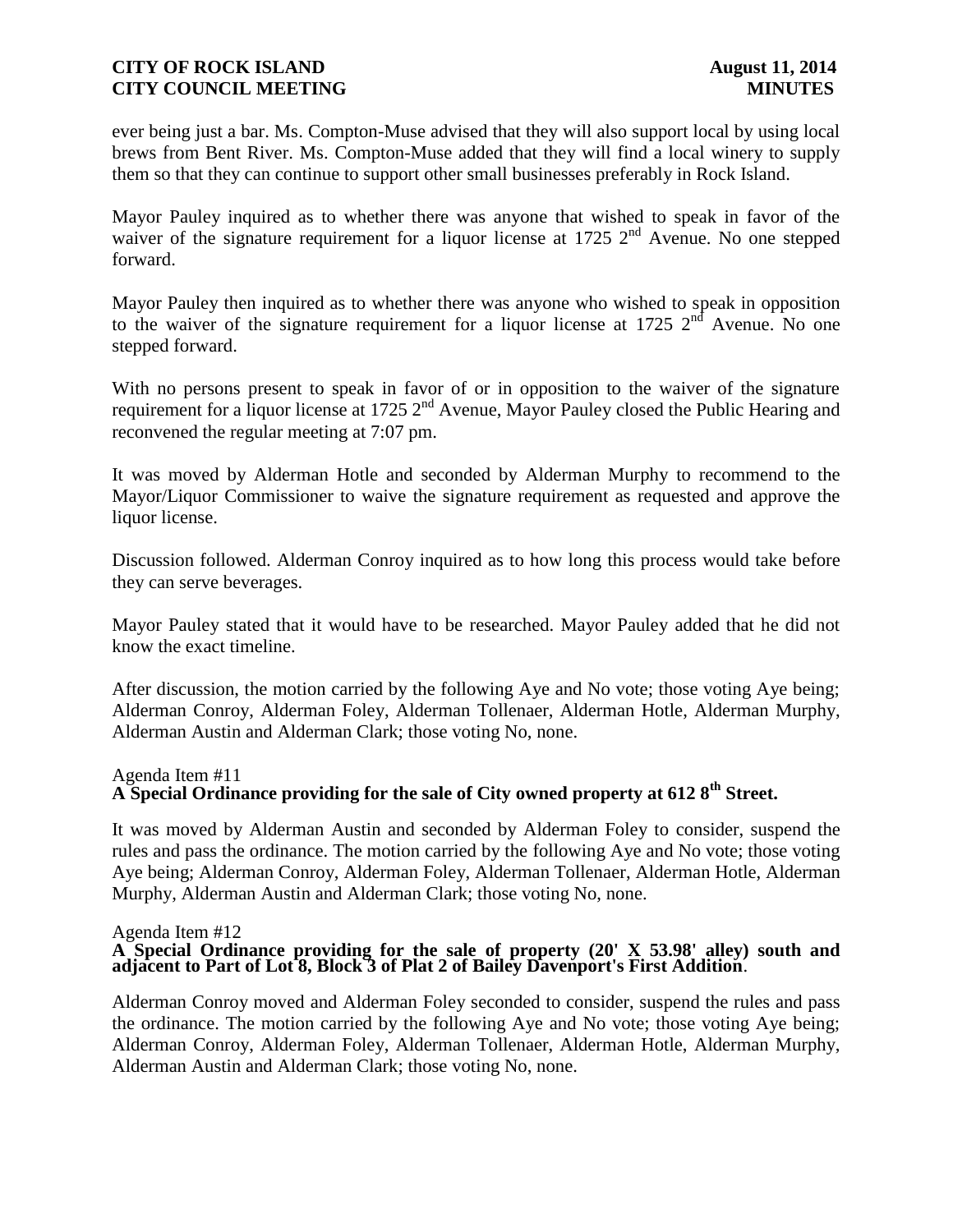Agenda Item #13 **CLAIMS**

It was moved by Alderman Austin and seconded by Alderman Clark to accept the following reports and authorize payments as recommended. The motion carried by the following Aye and No vote; those voting Aye being; Alderman Conroy, Alderman Foley, Alderman Tollenaer, Alderman Hotle, Alderman Murphy, Alderman Austin and Alderman Clark; those voting No, none.

a. Report from the Human Resources Department regarding payment in the amount of \$1,947.85 to Joe Carlin for General Liability claim.

b. Report from the Human Resources Department regarding payment in the amount of \$7,113.46 to David Morrison for legal services rendered for the month of July.

c. Report from the Public Works Department regarding payment #1 in the amount of \$153,180.00 to Walter D. Laud, Inc. for services provided for the 2014 PCC Street Patching project 2377.

d. Report from the Public Works Department regarding payment #2 and final in the amount of \$14,395.13 to Walter D. Laud, Inc. for services provided for the  $44<sup>th</sup>$  Avenue Watermain:  $12^{th}$  Street to  $14^{th}$  Street project.

e. Report from the Public Works Department regarding payment #1 in the amount of \$128,528.91 to CDB Utility Contractors, Inc. for services provided for the Fiber Optic Phase 7 project.

f. Report from the Public Works Department regarding payment #8 in the amount of \$171,380.84 to Gilbane Building Company for pre-construction services provided for the Rock Island Police Station project.

Agenda Item #14

**Claims for the weeks of July 25 through July 31 in the amount of \$884,437.41 and August 1 through August 7 in the amount of \$387,328.98 and payroll for the weeks of July 21 through August 3 in the amount of \$1,350,165.60.**

Alderman Clark moved and Alderman Hotle seconded to allow the claims and payroll. The motion carried by the following Aye and No vote; those voting Aye being; Alderman Conroy, Alderman Foley, Alderman Tollenaer, Alderman Hotle, Alderman Murphy, Alderman Austin and Alderman Clark; those voting No, none.

Agenda Item #15

**Report from the Public Works Department regarding bids for the 6th Avenue Relief Sewer project, recommending to approve the Notice of Intent to Award to Brandt Construction Company in the amount of \$10,622,394.46.**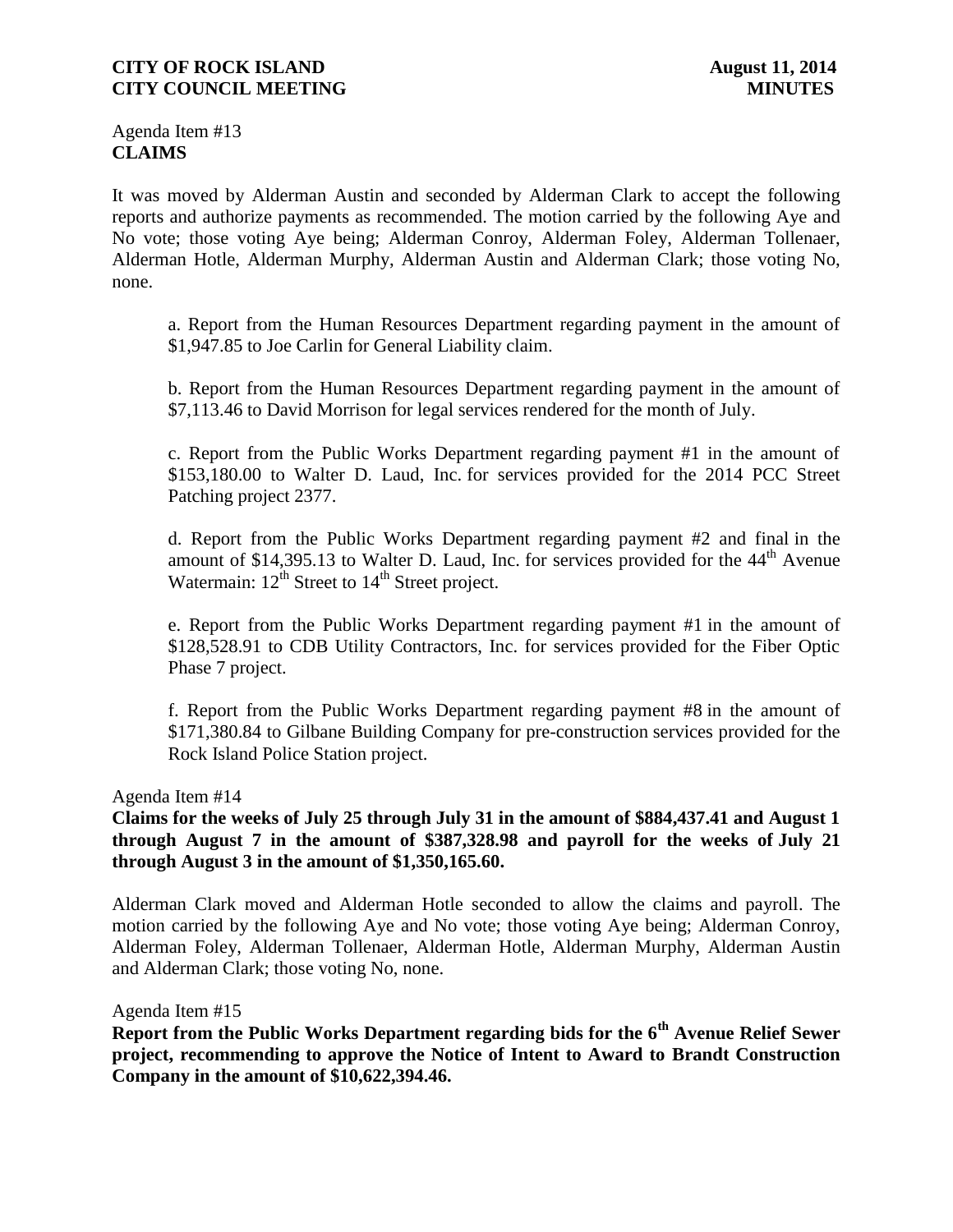It was moved by Alderman Tollenaer and seconded by Alderman Austin to approve the notice of intent to award as recommended and authorize the City Manager to execute the notice of intent to award.

Discussion followed. Mr. Michael Siciliano of the Indiana, Illinois, Iowa Foundation for Fair Contracting stepped forward. Mr. Siciliano stated that he is a compliance monitor and he stated that he is protesting this bid because he was concerned about a previous Brandt Construction project  $(23<sup>rd</sup>$  Avenue) in which Brandt used trucking subcontractors that did not pay prevailing wages. Mr. Siciliano inquired as to whether the two trucking contractors were in the original documents that were considered subcontractors.

Public Works Director Randy Tweet stated that they were not in the original documents.

Mayor Pauley inquired as to whether Mr. Siciliano was at the meeting to address the  $23<sup>rd</sup>$  Avenue project or the  $6<sup>th</sup>$  Avenue project.

Mr. Siciliano stated that this bid protest for the  $6<sup>th</sup>$  Avenue project is based on the  $23<sup>rd</sup>$  Avenue certified payroll request that he has been doing with Rock Island.

After more discussion, Alderman Austin inquired upon Mr. Tweet to respond to Mr. Siciliano's concerns.

Mr. Tweet advised that he was not prepared to discuss the  $23<sup>rd</sup>$  Avenue project. Mr. Tweet stated that the complaint was on  $6<sup>th</sup>$  Avenue. Mr. Tweet pointed out that before a complaint was received from the Fair Trade Foundation, a letter was sent to Brandt Construction confirming Public Works' position that if outside trucking was going to be used, they would be considered as subcontractors. Mr. Tweet advised that Public Works received a letter from Brandt Construction stating that outside trucking would not be used; they would use their own people on the  $6<sup>th</sup>$  Avenue project.

Council and Mr. Tweet further discussed this issue as it related to certified payrolls, bids and prevailing wage rates.

After more discussion on this issue, the motion carried by the following Aye and No vote; those voting Aye being; Alderman Conroy, Alderman Tollenaer, Alderman Hotle, Alderman Murphy, Alderman Austin and Alderman Clark; those voting No, Alderman Foley.

#### Agenda Item #16

**Report from the Public Works Department regarding bids for 13th Avenue Storm Sewer Installation and Pavement Replacement, recommending the bid be awarded to Walter D. Laud, Inc. in the amount of \$14,950.00.** 

Alderman Austin moved and Alderman Hotle seconded to award the bid as recommended and authorize the City Manager to execute the contract documents. The motion carried by the following Aye and No vote; those voting Aye being; Alderman Conroy, Alderman Foley,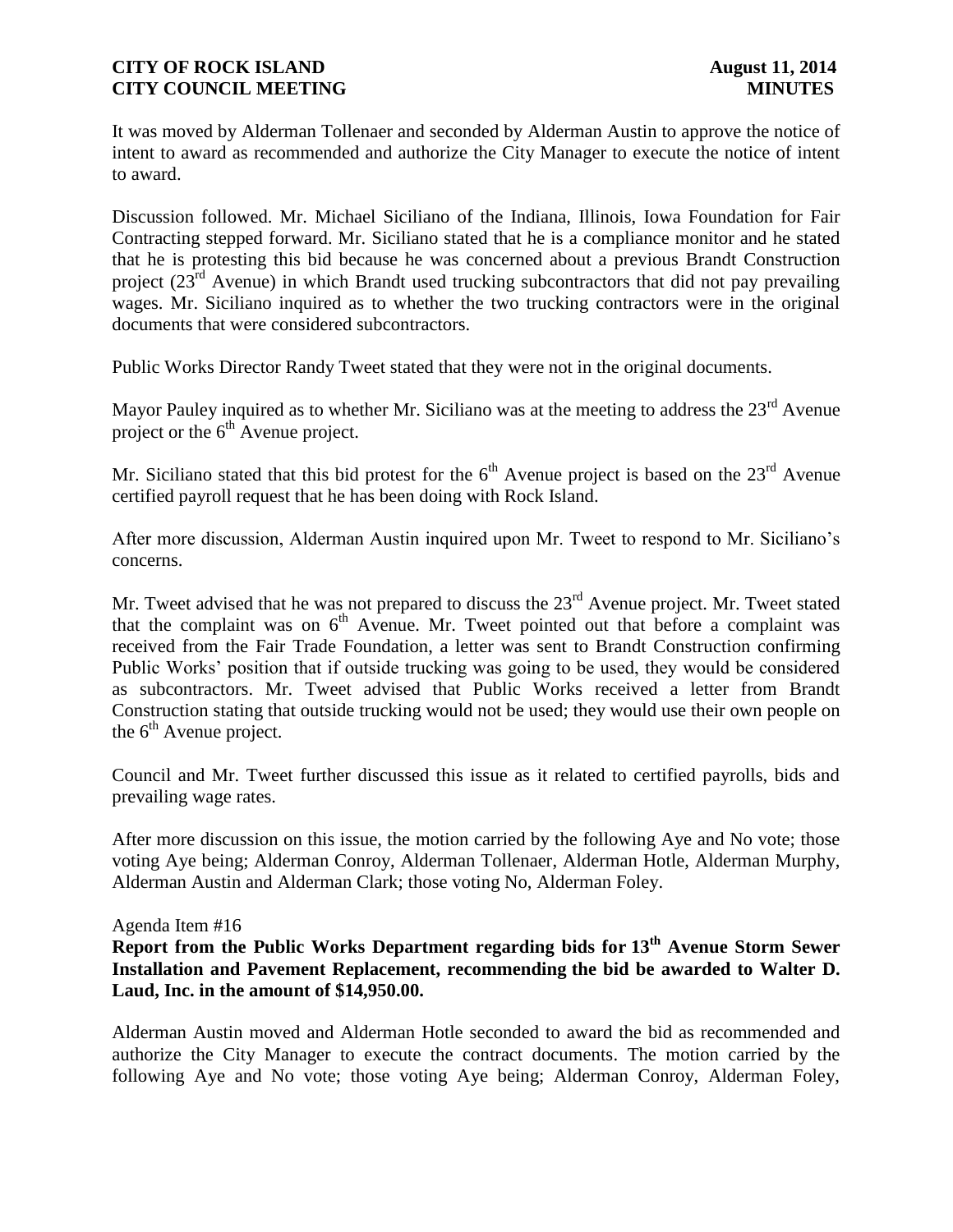Alderman Tollenaer, Alderman Hotle, Alderman Murphy, Alderman Austin and Alderman Clark; those voting No, none.

#### Agenda Item #17

### **Report from the Public Works Department regarding bids for the 2014 Ground Storage Domes Painting project, recommending the bid be awarded to Johnson Contracting Company, Inc in the amount of \$37,553.00.**

It was moved by Alderman Tollenaer and seconded by Alderman Austin to award the bid as recommended and authorize the City Manager to execute the contract documents. The motion carried by the following Aye and No vote; those voting Aye being; Alderman Conroy, Alderman Foley, Alderman Tollenaer, Alderman Hotle, Alderman Murphy, Alderman Austin and Alderman Clark; those voting No, none.

#### Agenda Item #18

# **Report from the Public Works Department regarding bids for the 13th Street Watermain: 5 th Avenue to 7th Avenue project, recommending the bid be awarded to Langman Construction in the amount of \$213,979.93.**

It was moved by Alderman Clark and seconded by Alderman Tollenaer to award the bid as recommended and authorize the City Manager to execute the contract documents.

Discussion followed. Alderman Foley inquired upon Public Works Director Randy Tweet to explain this item as it relates to the regular bid and alternate bid.

Mr. Tweet advised that the Public Works Department got a bid to replace the 6 inch water main that runs in front of the new Police Station with an 8 inch water main to see what kind of price we could get. Mr. Tweet commented that it was nothing that was required; there has not been any problem with it. Mr. Tweet added that it is just a little undersized and it was decided not to go with it because it would be over budget.

After discussion, the motion carried by the following Aye and No vote; those voting Aye being; Alderman Conroy, Alderman Foley, Alderman Tollenaer, Alderman Hotle, Alderman Murphy, Alderman Austin and Alderman Clark; those voting No, none.

#### Agenda Item #19

**Report from the Community and Economic Development Department regarding an Ordinance approving a redevelopment agreement with the Steel Warehouse Company, Inc., subject to minor attorney modifications and authorizing the City Manager to execute the contract documents.** 

It was moved by Alderman Conroy and seconded by Alderman Tollenaer to consider, suspend the rules and pass the ordinance.

Discussion followed. Alderman Austin inquired upon Community and Economic Development Director Jeff Eder to explain the funding source of support.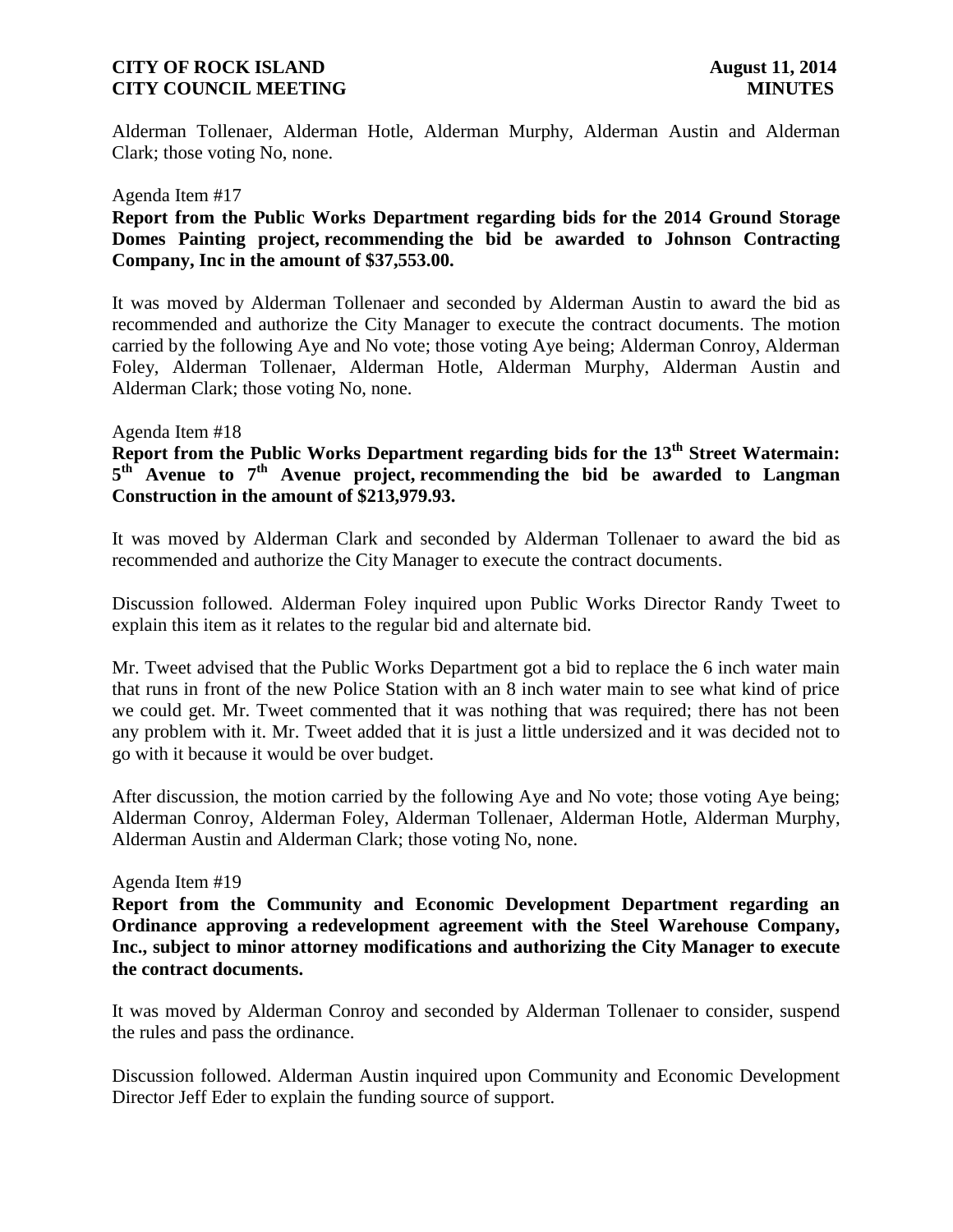Mr. Eder advised that the City has been working with the Steel Warehouse for quite some time. Mr. Eder stated that a CIP request for \$250,000.00 was put in this current fiscal year's budget to support a project with them. Mr. Eder explained that it was originally going to be a road project, but it was switched to a rail project because it better supports what they are doing. Mr. Eder added that the Steel Warehouse hopes at a future date to do the road, which will be at their cost.

After discussion, the motion carried by the following Aye and No vote; those voting Aye being; Alderman Conroy, Alderman Foley, Alderman Tollenaer, Alderman Hotle, Alderman Murphy, Alderman Austin and Alderman Clark; those voting No, none.

#### Agenda Item #20

# **Report from the Community and Economic Development Department regarding the 2015CY Gaming Grant allocation policies.**

Alderman Tollenaer moved and Alderman Murphy seconded to approve the 2015CY Gaming Grant allocation policies as recommended. The motion carried by the following Aye and No vote; those voting Aye being; Alderman Conroy, Alderman Foley, Alderman Tollenaer, Alderman Hotle, Alderman Murphy, Alderman Austin and Alderman Clark; those voting No, none.

#### Agenda Item #21

**Report from the Community and Economic Development Department regarding a Memorandum of Understanding between the City and the Rock Island Housing Authority to apply for the 2014 HUD Choice Neighborhoods Planning Grant, and a Resolution for identifying City support of the collaboration with Rock Island Housing Authority in submitting the application.**

Alderman Conroy moved and Alderman Hotle seconded to approve the memorandum of understanding as recommended, authorize the City Manager to execute the contract documents and adopt the resolution.

Discussion followed. Alderman Hotle advised that there were a lot of questions and concerns brought up during the study session on this item. Alderman Hotle stated that this could bring a lot of benefit to Rock Island. Alderman Hotle stated that she will support this item. Alderman Hotle commented that she meant everything she said during the study session in regards to past communication. Alderman Hotle indicated that she believed that going forward, the communication will be better.

After discussion, the motion carried by the following Aye and No vote; those voting Aye being; Alderman Conroy, Alderman Foley, Alderman Tollenaer, Alderman Hotle, Alderman Austin and Alderman Clark; those voting No, Alderman Murphy.

Agenda Item #22

**Report from the Public Works Department regarding a Resolution for acquiring a utility permit to construct the 6th Avenue Relief Sewer across the 11th Street (US 67) Right of Way.**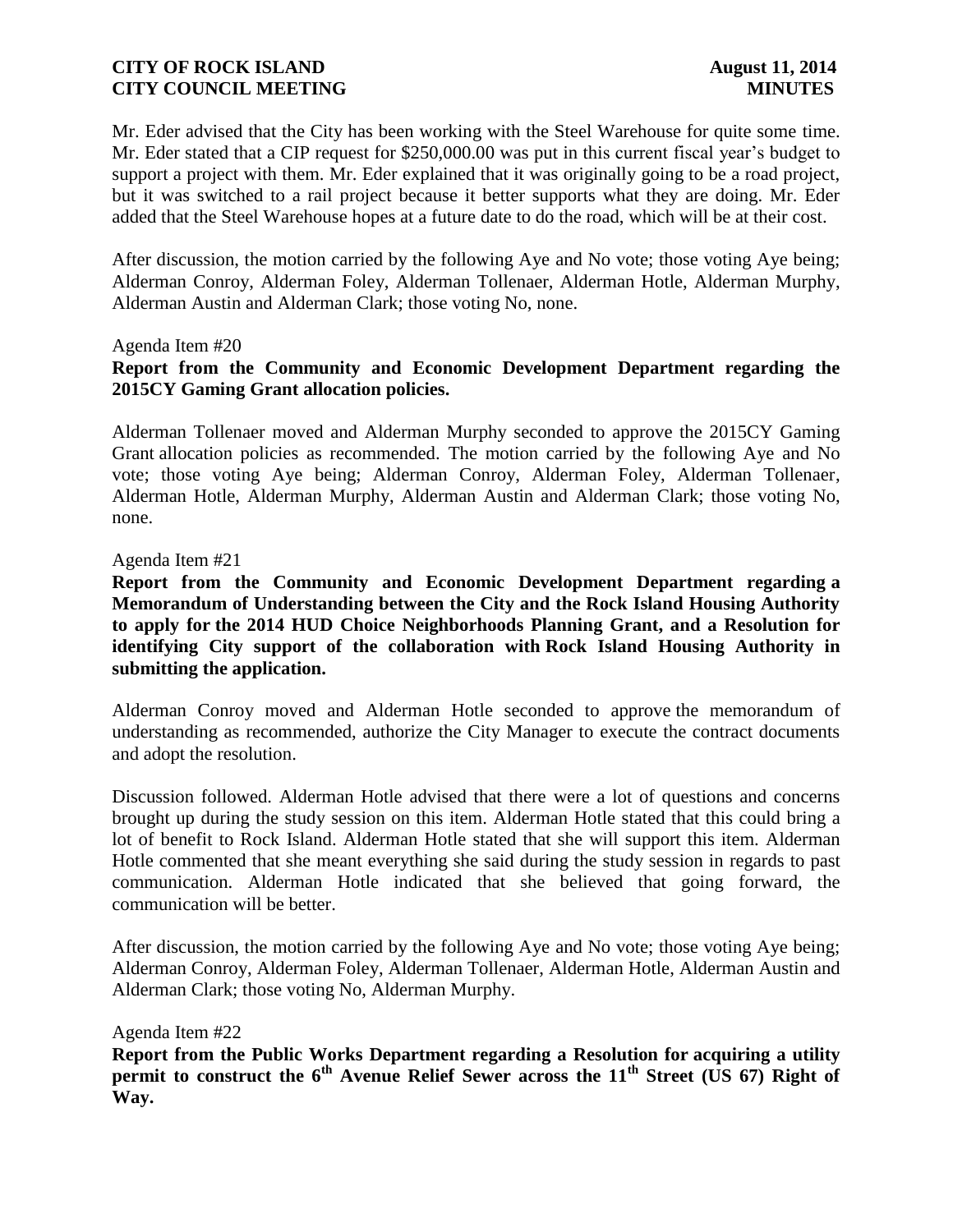It was moved by Alderman Clark and seconded by Alderman Austin to adopt the resolution. The motion carried by the following Aye and No vote; those voting Aye being; Alderman Conroy, Alderman Foley, Alderman Tollenaer, Alderman Hotle, Alderman Murphy, Alderman Austin and Alderman Clark; those voting No, none.

#### Agenda Item #23 **Report from the City Clerk regarding a Resolution approving the full release of the listed Executive Session Minutes.**

Alderman Hotle moved and Alderman Murphy seconded to approve the full release of the listed executive session minutes as recommended and adopt the resolution. The motion carried by the following Aye and No vote; those voting Aye being; Alderman Conroy, Alderman Foley, Alderman Tollenaer, Alderman Hotle, Alderman Murphy, Alderman Austin and Alderman Clark; those voting No, none.

#### Agenda Item #24

**Report from the Community and Economic Development Department regarding an adjustment to the CY 2014 Budget, recommending to increase the Community and Economic Development Loans Fund in the amount of \$25,000.00.**

It was moved by Alderman Tollenaer and seconded by Alderman Hotle to approve the budget adjustment as recommended. The motion carried by the following Aye and No vote; those voting Aye being; Alderman Conroy, Alderman Foley, Alderman Tollenaer, Alderman Hotle, Alderman Murphy, Alderman Austin and Alderman Clark; those voting No, none.

#### Agenda Item #25

#### **Report from the Community and Economic Development Department regarding review of a two lot minor final plat of Prairie View Business Park Second Addition located at 4701 45th Street Court.**

Alderman Murphy moved and Alderman Hotle seconded to approve the final plat as recommended, subject to receiving the required signed certificates. The motion carried by the following Aye and No vote; those voting Aye being; Alderman Conroy, Alderman Foley, Alderman Tollenaer, Alderman Hotle, Alderman Murphy, Alderman Austin and Alderman Clark; those voting No, none.

#### Agenda Item #26

**Report from the Public Works Department and the Community and Economic Development Department regarding a request from Ms. Annette Zapolis of the College Hill District for the installation of 15 campaign style signs at various locations along the 14th Avenue and 30th Street Right of Ways**.

It was moved by Alderman Murphy and seconded by Alderman Hotle to allow the College Hill District to install the proposed signs within the  $14<sup>th</sup>$  Avenue and  $30<sup>th</sup>$  Street Right of Ways as recommended.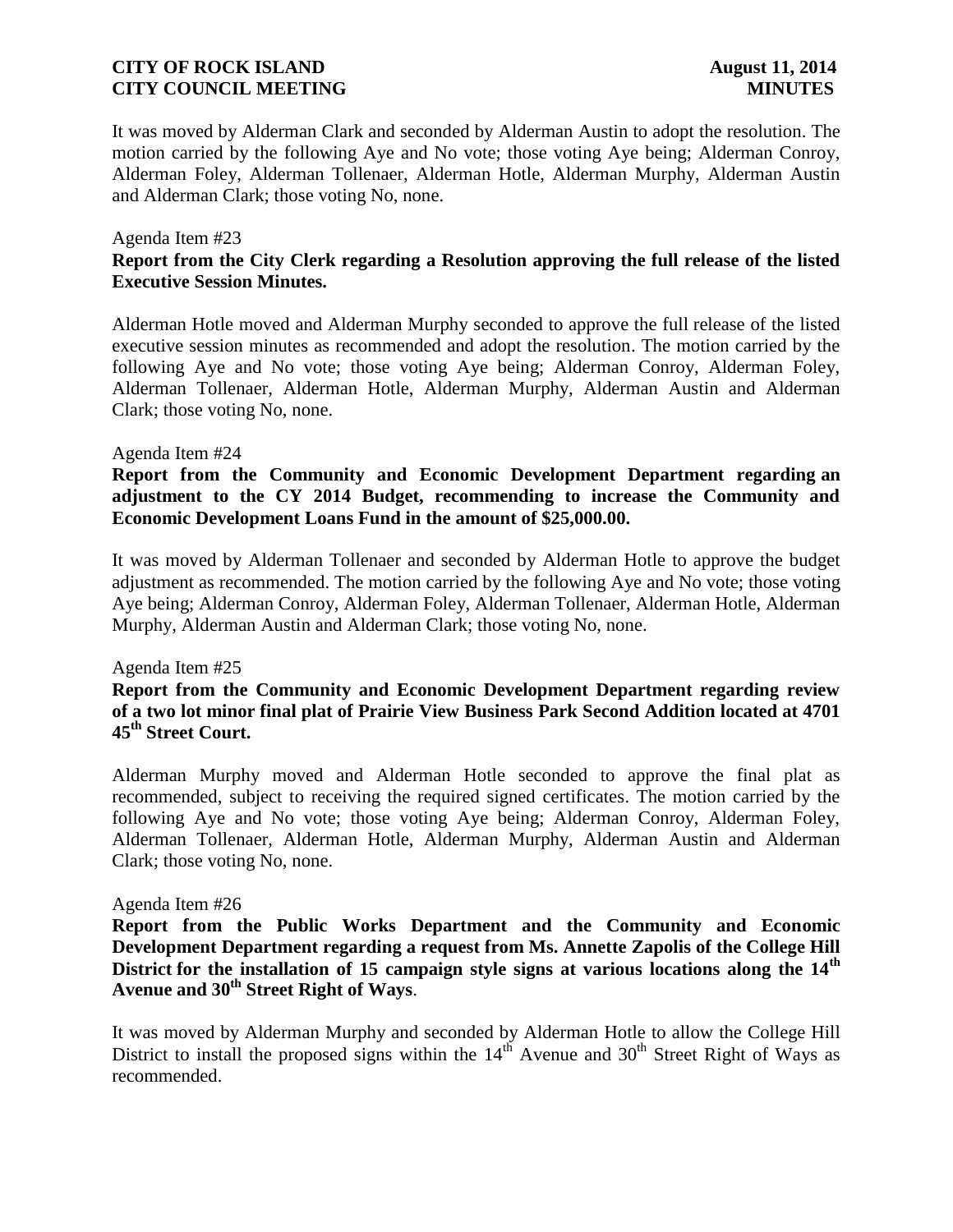Comments followed. Alderman Murphy stated that she wasn't a big fan of signs all over the City, but the College Hill District has asked for specific time periods for specific events like the students returning to Augustana College. Alderman Murphy stated that this is a great way to let the community and students know that they are there and that they are an organized business district.

After comments, the motion carried by the following Aye and No vote; those voting Aye being; Alderman Conroy, Alderman Foley, Alderman Tollenaer, Alderman Hotle, Alderman Murphy, Alderman Austin and Alderman Clark; those voting No, none.

Agenda Item #27

**Report from the Public Works Department and the Community and Economic Development Department regarding a rain garden installed by Against the Grain in 2013 in the City Right of Way.**

Alderman Murphy moved and Alderman Hotle seconded to allow Against the Grain to leave the rain garden in the right of way adjacent to their property, subject to making modifications in accordance with the approved design and keeping the plants trimmed so as not to obstruct pedestrians or motorists.

Discussion followed. Alderman Conroy stated that he has driven by there and he thought it was a pile of weeds.

Alderman Murphy stated that she has talked to Public Works about it. Alderman Murphy stated that with the plan that was submitted, it only gives 21 inches from the curb. Alderman Murphy added that a car door is a lot bigger than that. Alderman Murphy stated that it will be hard for some people that need assistance to get out of the car.

Public Works Director Randy Tweet advised that the sections next to the doors are wide open all the way to the sidewalk. Mr. Tweet added that the 21 inches is just a walkway to walk back to the trunk of the car or to walk around to the front of the car, but it is not where the doors open.

Alderman Murphy inquired as to how that can be guaranteed that people are going to park in that exact spot.

Mr. Tweet stated that it is where the parking lines are.

Council further discussed this issue as it related to the design and placement of the plantings and height restrictions.

Alderman Murphy advised that if this is approved and complaints are still coming in then she would like to work with Against the Grain and revisit this issue.

Rich Nunez of Against the Grain stated that in the top picture it is roughly 8 feet wide, but the middle section is not 8 feet wide. Mr. Nunez added that they would like to widen this to 8 feet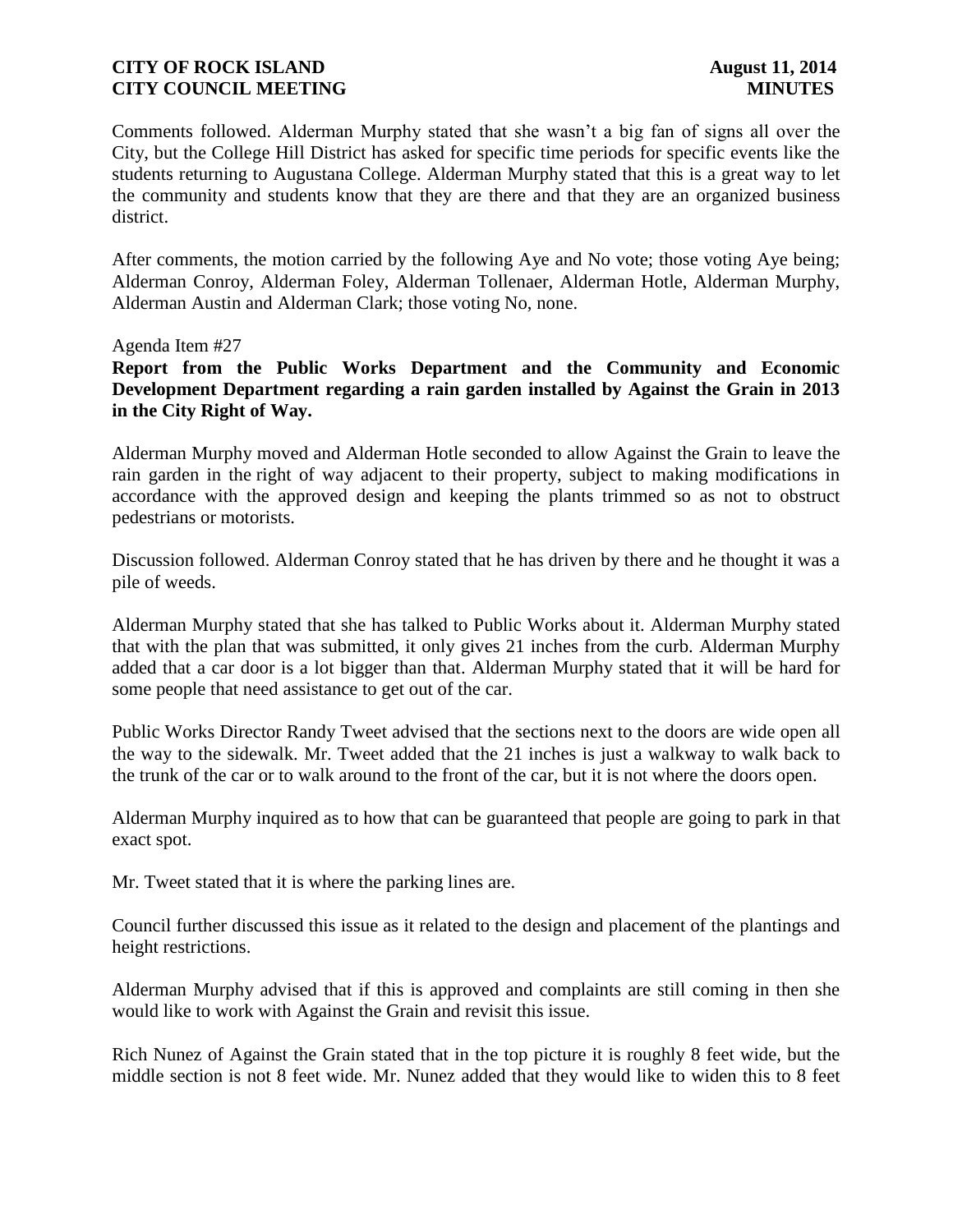wide, but also 21 inches back from the curb so there will be enough room for all four doors to open to the vehicle.

After more discussion, the motion carried by the following Aye and No vote; those voting Aye being; Alderman Conroy, Alderman Foley, Alderman Tollenaer, Alderman Hotle, Alderman Murphy, Alderman Austin and Alderman Clark; those voting No, none.

#### Agenda Item #28

**Report from the Fire Department regarding a request from local #26 of the IAFF to utilize the intersection of 30th Street and 18th Avenue on Saturday, August 30th and Sunday, August 31st from 10:00 am to 2:00 pm for their MDA fundraiser "Fill the Boot" campaign**.

It was moved by Alderman Murphy and seconded by Alderman Austin to approve the request as recommended. The motion carried by the following Aye and No vote; those voting Aye being; Alderman Conroy, Alderman Foley, Alderman Tollenaer, Alderman Hotle, Alderman Murphy, Alderman Austin and Alderman Clark; those voting No, none.

### Agenda Item #29 **Report from the Mayor regarding appointments to the Citizen's Advisory Committee**.

Alderman Conroy moved to approve the appointments and recommendations for items 29, 30 and 31, Alderman Austin seconded.

Discussion followed. Alderman Hotle stated that she was only going to vote no on one of these items, but since they were added together, she will be voting no on all of them. Alderman Hotle stated that since she has been on Council, she has been trying to get new individuals appointed to boards where there are opportunities. Alderman Hotle further discussed this issue.

Alderman Foley stated that he was in support of these items.

After discussion, the motion carried by the following Aye and No vote; those voting Aye being; Alderman Conroy, Alderman Foley, Alderman Tollenaer, Alderman Murphy, Alderman Austin and Alderman Clark; those voting No, Alderman Hotle.

# Agenda Item #30 **Report from the Mayor regarding an appointment and reappointments to the Sunset Marina Boaters Advisory Committee.**

# Agenda Item #31 **Report from the Mayor regarding reappointments to the Library Board**.

Lori Roderick (civic and community), Katie Colbrese (civic and community), Phyllis Oakley (neighborhood resident), Linda Mohr (neighborhood resident) and Zachary Thomas Edwards (financial) were all appointed to the Citizen's Advisory Committee.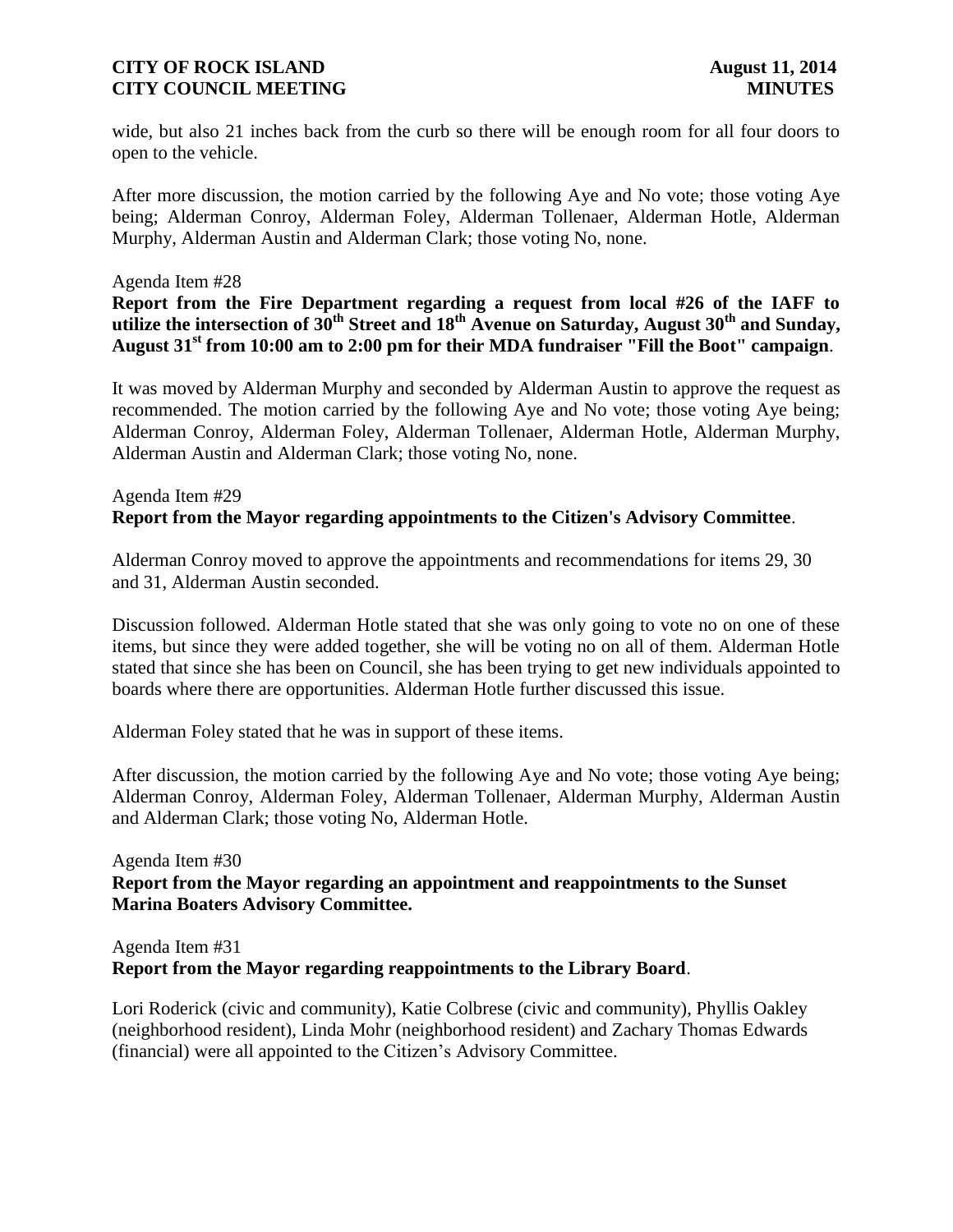Mr. David Dipple was appointed to the Sunset Marina Boaters Advisory Committee to represent the 400 Dock with a term expiring on June 1, 2017. Mr. Mike Thoms was reappointed to the Sunset Marina Boaters Advisory Committee to represent the 100 Dock with a term expiring on June 1, 2017. Mr. Dennis Maenhout was reappointed to the Sunset Marina Boaters Advisory Committee to represent the 600 Dock with a term expiring on June 1, 2017.

Nancy Coin and Joy Murphy were reappointed to the Library Board with terms expiring in May 2016. Russell Kennel, Kevin Koski and Cynthia Lukasik were reappointed to the Library Board with terms expiring in May 2017.

#### Agenda Item #32

**Report from the City Clerk regarding a request from Reverend Willie E. Jones of the People's Missionary Baptist Church for a street closing at 6th Avenue between 23rd Street and 24th Street on Saturday, August 16th from 11:00 am to 2:00 pm for their annual back to school supply giveaway at 553 23rd Street**.

It was moved by Alderman Hotle and seconded by Alderman Tollenaer to approve the request as recommended. The motion carried by the following Aye and No vote; those voting Aye being; Alderman Conroy, Alderman Foley, Alderman Tollenaer, Alderman Hotle, Alderman Murphy, Alderman Austin and Alderman Clark; those voting No, none.

#### Agenda Item #33

### **Report from the City Clerk regarding an Activity application from Nicole White of From the Heart Ministries to hold a March on Saturday, August 23rd beginning at 9:30 am at 9th Street and 13th Avenue for their Take Our Youth Back Rally at Denkmann Park.**

Alderman Clark moved and Alderman Hotle seconded to approve the event as recommended, subject to providing the proper insurance by August  $15<sup>th</sup>$ . The motion carried by the following Aye and No vote; those voting Aye being; Alderman Conroy, Alderman Foley, Alderman Tollenaer, Alderman Hotle, Alderman Murphy, Alderman Austin and Alderman Clark; those voting No, none.

#### Agenda Item #34

**Report from the City Clerk regarding a request from Nathaniel Lawrence of Polyrhythms for a Street Closing at 9th Street between 5th Avenue and 7th Avenue, along with Sound Amplification for the Jazz and Heritage Festival to be held on Saturday, August 23rd from 11:00 am to 10:00 pm at the Martin Luther King Jr. Park at 601 9th Street**.

It was moved by Alderman Clark and seconded by Alderman Conroy to approve the requests as recommended.

Discussion followed. Alderman Clark inquired upon Nathaniel Lawrence to say a few things about this event.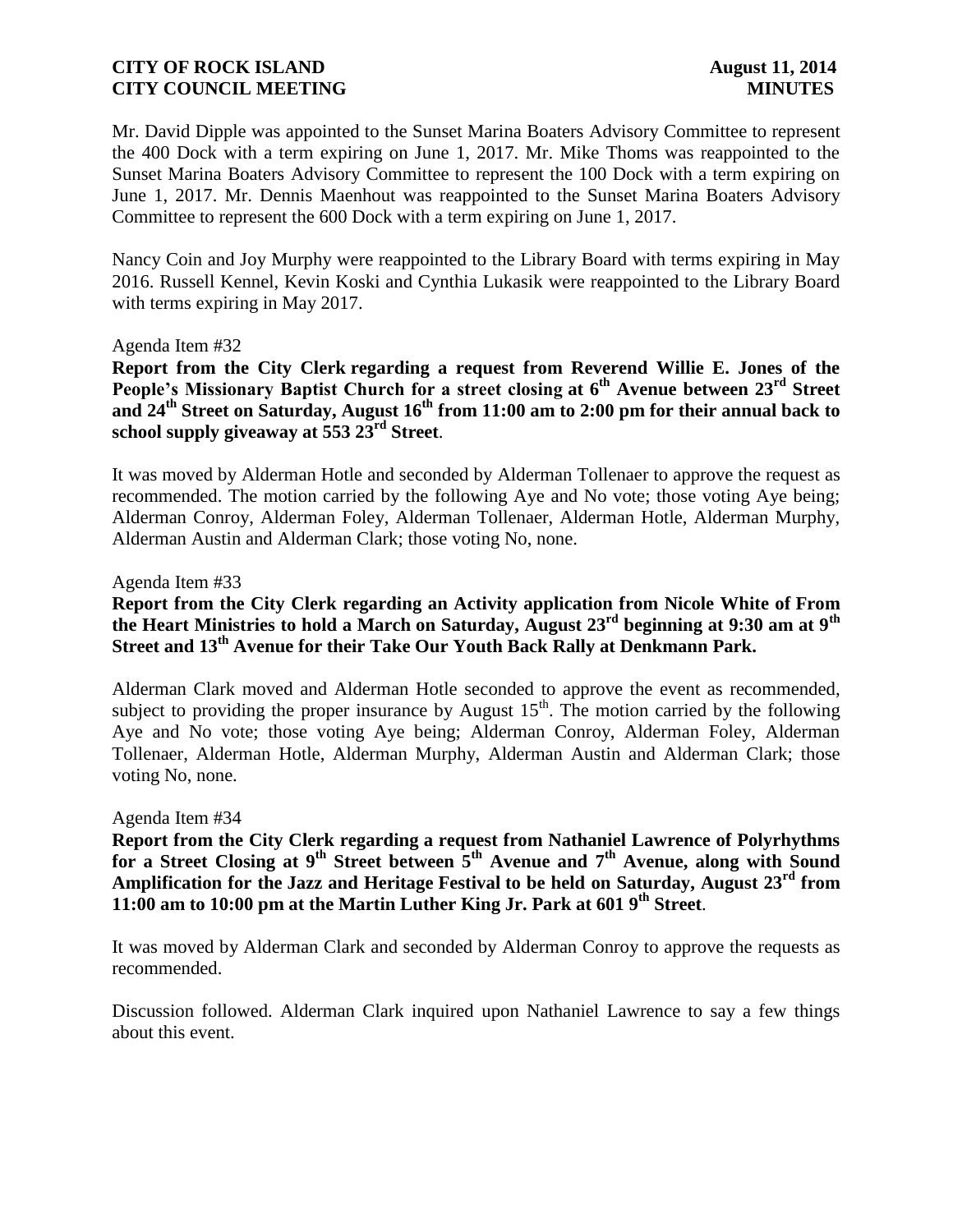Mr. Lawrence stated that he will be happy with an approval. Mr. Lawrence added that they have complied with the Park Board and the City and look forward to a long relationship with the City of Rock Island to present this festival.

After discussion, the motion carried by the following Aye and No vote; those voting Aye being; Alderman Conroy, Alderman Foley, Alderman Tollenaer, Alderman Hotle, Alderman Murphy, Alderman Austin and Alderman Clark; those voting No, none.

#### Agenda Item #35

**Report from the City Clerk regarding a request from Willie Williams for a Street Closing at 9th Street between 4th Avenue and 7th Avenue, along with Sound Amplification for the We Care for Our Communities event to be held on Saturday, September 6th from noon to 7:00 pm at the Martin Luther King Jr. Park at 601 9th Street.**

Alderman Clark moved and Alderman Hotle seconded to approve the requests as recommended. The motion carried by the following Aye and No vote; those voting Aye being; Alderman Conroy, Alderman Foley, Alderman Tollenaer, Alderman Hotle, Alderman Murphy, Alderman Austin and Alderman Clark; those voting No, none.

Agenda Item #36 **Other Business.**

Alderman Murphy reminded everyone to Shop Rock Island. Alderman Murphy stated that Tita's Linens is located in Downtown Rock Island. Alderman Murphy added that they have everything one needs for a beautiful and elegant wedding or event. Alderman Murphy encouraged everyone to Shop local.

Alderman Conroy reminded everyone of the Farmer's Market in Downtown Rock Island on Sundays. Alderman Conroy stated to please support the Farmer's Market.

Mr. Larry Hunter of 1213 15<sup>th</sup> Street stepped forward. Mr. Hunter voiced concerns in regards to the Police Department and how his son's civil rights were violated.

Mr. Charles Shackelford of 2008  $12<sup>th</sup>$  Street stepped forward. Mr. Shackelford stated that there is a business across the street and they take up an entire block, and their employees take up three blocks. Mr. Shackelford submitted a petition of 12 signatures of the neighbors that agreed with him. Mr. Shackelford stated that he would like to get residential parking from 19<sup>th</sup> Avenue to  $22<sup>nd</sup>$  Avenue on  $12<sup>th</sup>$  Street. Mr. Shackelford indicated that one side of the street is already no parking and the other side of the street is full. Mr. Shackelford added that if you live in the neighborhood, you have to walk three blocks to your house.

Alderman Foley stated that he is Mr. Shackelford's Alderman. Alderman Foley stated that he will take the petition and talk to Public Works. Alderman Foley further discussed this issue.

## Agenda Item #37 **Executive Session on Personnel, Property Acquisition and Litigation.**